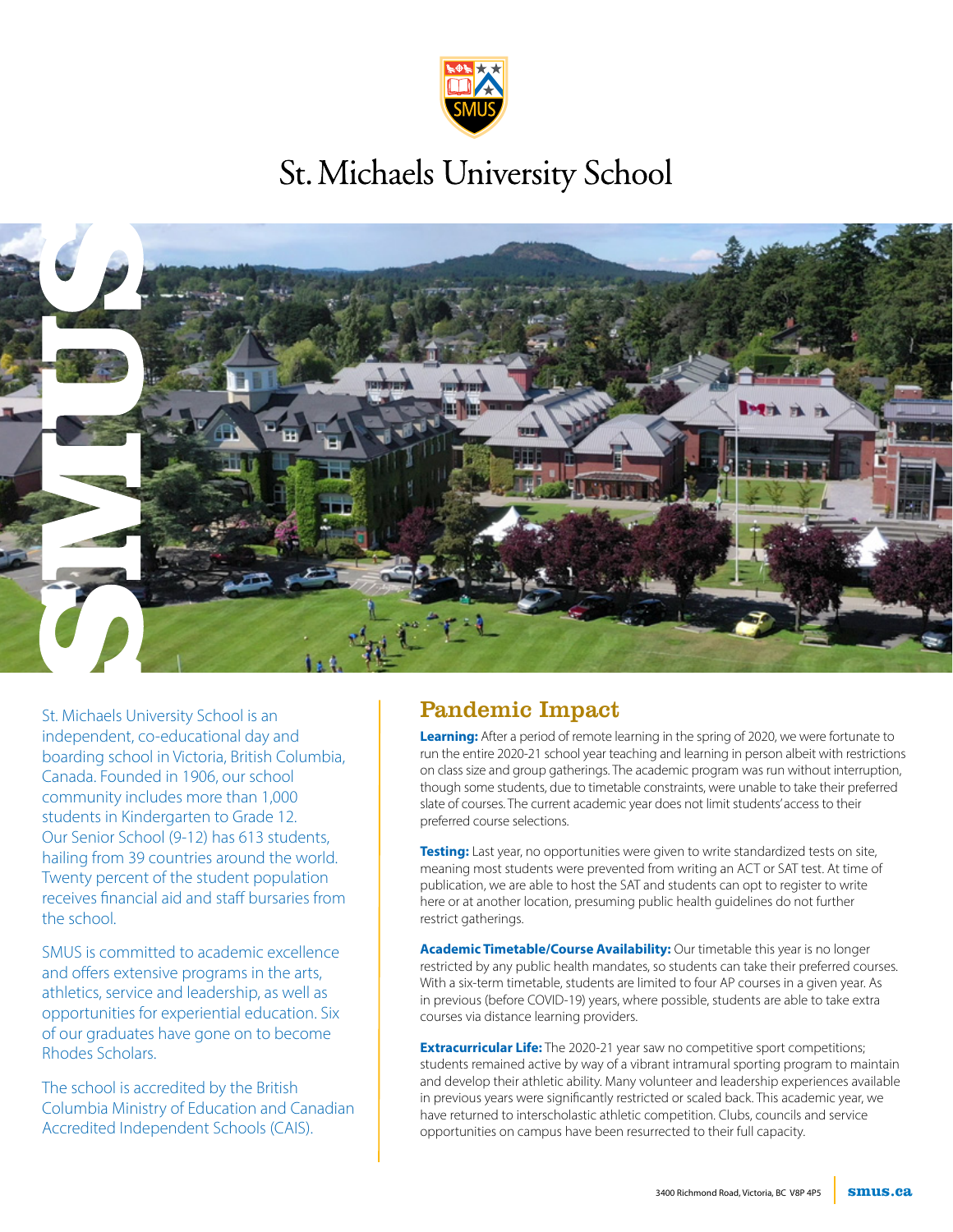## The Class of 2021



55 Percentage of graduates who % earned scholarships

## University acceptances received 695 by the 2021 graduating class

# \$3,891,746

Total of scholarships offered to 2021 graduates

36 13

AP Scholars **AP Capstone** with Distinction Diplomas awarded



## St. Michaels **University School**

**Mark Turner** Head of School

#### **Ruth McGhee**

ruth.mcghee@smus.ca 250-370-6119

#### **Jen Graham**

jen.graham@smus.ca 250-519-7118

#### **Jenn Bateman**

jenn.bateman@smus.ca 250-519-7515

#### **Timio Colistro**

timio.colistro@smus.ca 250-370-6115

#### **Megan Parry**

megan.parry@smus.ca 250-370-6171

#### **Maggie Su**

Administrative Assistant, University Counselling maggie.su@smus.ca 250-570-6113

### Leadership & Extracurricular Opportunities

Through **65 councils and clubs**, SMUS offers an array of activities to engage students outside the classroom and in our community in meaningful ways. Students gain skills, develop personal and social responsibility, and practise effective leadership through their involvement. Club and council involvement is voluntary; most SMUS students are involved in two or more clubs or councils.

### Experiential Learning & Outdoor Education

SMUS offers experiential education from Kindergarten to Grade 12, providing hands-on learning experiences to complement classroom teaching and empower students to deepen their learning. All students Grade 9 to 11 participate in outdoor education out trips, ranging from sea kayaking and surfing to hiking and winter camping. Students also have the opportunity to develop their skills in this area through a rigorous and popular Outdoor Leadership elective course in their senior years.

### **Athletics**

Students are able to participate in 14 sports at the varsity level. Our teams regularly qualify for regional and provincial finals in soccer, basketball, golf, tennis, rugby, volleyball, field hockey and badminton. Our squash players, rugby players and rowers compete on a regional and national level. Students also have the opportunity to be part of developmental teams in sports and take part in a variety of non-competitive athletic activities as part of the school program.

### British Columbia Grading System

| A         |     | 86-100%     |
|-----------|-----|-------------|
| R         |     | 73-85%      |
| $C +$     | =   | 67-72%      |
| $\subset$ | $=$ | 60-66%      |
| $\subset$ | =   | 50-59%      |
| F         |     | $0 - 49%$   |
|           |     | In Progress |

### Academic Schedule and Reporting Timelines

Our academic schedule is organized into six terms, each six weeks in length; students take a maximum of four courses per term, alternating through the year. **Marks for Grade 12 students will be released on December 1, 2021** reporting on achievement in all their courses, and again with the **Mid-Year Report by February 28, 2022**.

### GPA and Ranking Policy

SMUS does not calculate a GPA, nor do we rank our students.

### Standardized Testing

Preparation for standardized testing is not part of our school program. Also, SMUS students have faced challenges accessing SAT and ACT over the past year. We ask that universities take these factors into account when evaluating our students' applications.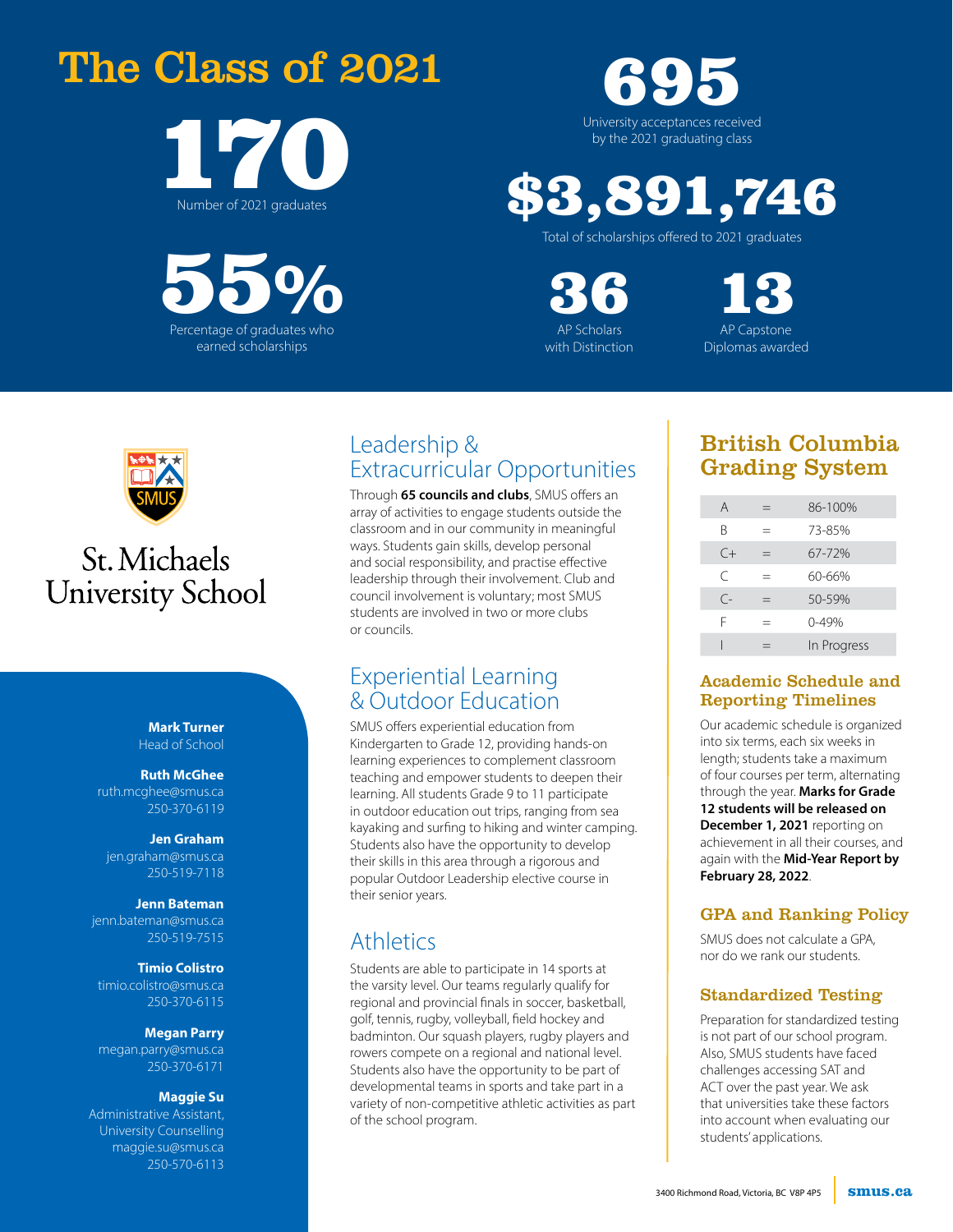## 2021-22 Academic Program

| <b>DISCIPLINE</b>                                       | Grade 9<br><b>No credits</b>                                                                  | Grade 10<br>4 credits per full year course                                                                         | Grade 11<br>4 credits per course                                                                                                                                                                                                                                                  | Grade 12<br>4 credits per course                                                                                                                                                       |                                                                                                                                                                                   |
|---------------------------------------------------------|-----------------------------------------------------------------------------------------------|--------------------------------------------------------------------------------------------------------------------|-----------------------------------------------------------------------------------------------------------------------------------------------------------------------------------------------------------------------------------------------------------------------------------|----------------------------------------------------------------------------------------------------------------------------------------------------------------------------------------|-----------------------------------------------------------------------------------------------------------------------------------------------------------------------------------|
| <b>English</b><br>4 years required                      | English 9                                                                                     | Literary Studies<br>& Creative Writing 10<br>Literary Studies & Creative<br>Writing 10 Advanced                    | Literary Studies 11<br>Literary Studies 11 Advanced                                                                                                                                                                                                                               | English Studies 12<br>(required)<br>Creative Writing 12<br>(elective)                                                                                                                  | AP English Language<br>& Composition<br>AP English Literature<br>& Composition                                                                                                    |
| <b>Mathematics</b><br>3 years required                  | Principles of<br>Mathematics 9                                                                | Foundations of Mathematics<br>& Pre-Calculus 10                                                                    | Foundations of<br>Mathematics 11<br>Pre-Calculus 11                                                                                                                                                                                                                               | Calculus 12<br>Foundations of<br>Mathematics 12<br>Pre-Calculus 12                                                                                                                     | AP Calculus AB<br>AP Calculus BC<br><b>AP Statistics</b>                                                                                                                          |
| <b>Social</b><br><b>Sciences</b><br>3 years required    | Social Studies 9                                                                              | <b>Business Studies 10</b><br>Entrepreneurship 10<br>Global Politics 10<br>Social Studies 10                       | Economic Theory 12<br>Law Studies 12<br>Social Justice & Criminology 12<br>Social Justice & Decolonization 12<br>World History 12<br>(Students in Grade 11 and 12 may take any of the social<br>science 12 courses in Grade 11 or 12; at least one is<br>required for graduation) |                                                                                                                                                                                        | AP Comparative<br>Government & Politics<br>AP Human Geography<br>AP Macroeconomics<br>AP Psychology<br>AP World History                                                           |
| <b>Sciences</b><br>3 years required                     | Science 9 (Integrated)                                                                        | Computer Science 10<br>Marine Studies<br>and Training 10<br>Science 10 (Integrated)<br>Science Expansion Pack 10   | Chemistry 11<br>Chemistry 11 Pre-AP<br>Computer Science 11<br>Life Sciences 11<br>Life Sciences 11 Pre-AP<br>Physics 11<br>AP Physics 1<br>Robotics 11                                                                                                                            | Anatomy &<br>Physiology 12<br>Chemistry 12<br>Computer Science 12<br>Fnvironmental<br>Science 12<br>Physics 12                                                                         | AP Biology<br>AP Chemistry<br>AP Computer Science A<br>AP Computer Science<br>Principles<br>AP Physics 2<br>AP Physics C<br>(Electronics & Magnetism)<br>AP Physics C (Mechanics) |
| <b>Modern</b><br><b>Languages</b><br>3 years required   | Beginner French 9<br>French 9<br>French 9 Advanced<br>Mandarin 9<br>Spanish 9 Beginner        | Beginner French 10<br>French 10<br>French 10 Advanced<br>Mandarin 10<br>Spanish 10 Beginner<br>Spanish 10 Advanced | French 11<br>French 11 Advanced<br>Mandarin 11<br>Spanish 11<br>Spanish 11 Advanced                                                                                                                                                                                               | French 12<br>Mandarin 12<br>Spanish 12                                                                                                                                                 | AP French<br>Language & Culture<br>AP Spanish Language<br>& Culture                                                                                                               |
| <b>Arts Education</b><br>3 years required               | Concert Band 9<br>Concert Choir 9<br>Drama 9<br>Painting 9<br>Strings 9<br>Strings 9 Beginner | Art 10<br>Concert Band 10<br>Concert Choir 10<br>Drafting 10<br>Strings 10                                         | Concert Band 11<br>Concert Choir 11<br>Digital Art 11<br>Strings 11<br>Studio Art 11<br>Theatre Company 11                                                                                                                                                                        | 3-D Applied Design &<br>Installation 12<br>Art 12<br>Concert Band 12<br>Concert Choir 12<br>Digital Art 12<br>Directing & Script<br>Development 12<br>Strings 12<br>Theatre Company 12 | AP Art History<br>AP Studio Art<br>$(2-D, 3-D, Drawing)$                                                                                                                          |
| <b>Physical</b><br><b>Education</b><br>3 years required | Physical Education 9                                                                          | Athletic Leadership 10<br>Physical Education 10<br>Sport Science 10                                                | Active Living 11:<br>Human Performance<br>Active Living 11:<br>Lifestyle & Fitness<br>Active Living 11:<br>Yoga & Wellness<br>Fitness & Conditioning 11                                                                                                                           | Active Living 12: Active Sport<br>Active Living 12: Yoga & Wellness<br>Fitness & Conditioning 12                                                                                       |                                                                                                                                                                                   |
| <b>AP Capstone</b><br><b>Diploma</b>                    |                                                                                               |                                                                                                                    | AP Seminar                                                                                                                                                                                                                                                                        | AP Research                                                                                                                                                                            |                                                                                                                                                                                   |